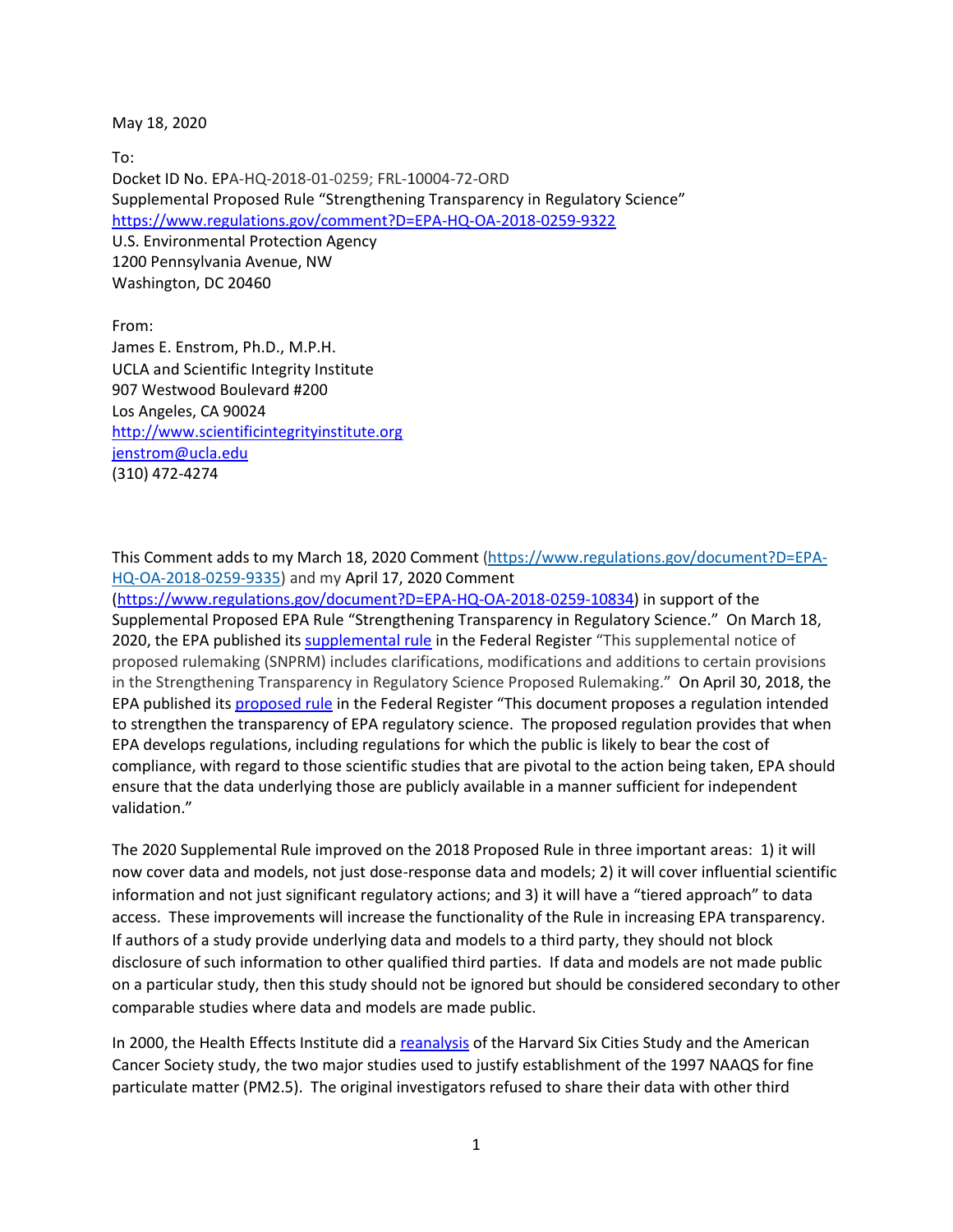parties, but this type of refusal to share would not be allowed under the Rule. After I obtained access to an original version of the ACS data, I conducted a 2017 reanalysis that found serious flaws in both the Pope 1995 study and the HEI 2000 Reanalysis. As I have explained in my prior comments, my reanalysis reinforces the need for independent reanalysis of the underlying data for studies that are used to justify EPA regulations.

The Rule is necessary to encourage and enforce the use of the scientific method among the investigators who are conducting research, particularly epidemiologic research, that is relevant to EPA regulatory policy. My assessment is that this proposed rule has already gotten the attention of essentially all of the investigators who conduct EPA-related research on environmental factors and disease outcomes. Unfortunately, many of the investigators who find positive relationships strongly oppose the Rule and its transparency requirements. This reaction is certainly true for investigators from the Harvard TH Chan School of Public Health. These investigators have been involved with much of the US-based research relating fine particulate matter to mortality, as well as other EPA-related research. They realize that the Rule will make it very difficult for their nontransparent and irreproducible research to be used to justify future EPA regulations. This is a very positive aspect of the Rule, because nontransparent and irreproducible research should not be used to justify EPA regulations.

The importance of reproducible research in environmental science was addressed at the February 7-8, 2020 National Association of Scholars Conference at the Independent Institute in Oakland: **Fixing Science: Practical Solutions for the Irreproducibility Crisis** [\(https://www.nas.org/blogs/event/fixing](https://www.nas.org/blogs/event/fixing-science-practical-solutions-for-the-irreproducibility-crisis)[science-practical-solutions-for-the-irreproducibility-crisis\)](https://www.nas.org/blogs/event/fixing-science-practical-solutions-for-the-irreproducibility-crisis). The section on reproducibility in environmental science included talks by me, EPA Science Advisory Board Member S. Stanley Young, PhD, and EPA CASAC Chair L. Anthony Cox, PhD. A brief report on the conference, slides, and videos have been posted [\(https://www.nas.org/blogs/article/conference-follow-up-fixing-science\)](https://www.nas.org/blogs/article/conference-follow-up-fixing-science). The video for my talk "Reproducibility is Essential to Combating Environmental Lysenkoism" is here [\(https://www.youtube.com/watch?v=X2f6YgA9mzM\)](https://www.youtube.com/watch?v=X2f6YgA9mzM) and the link to my slides.is here [\(http://www.scientificintegrityinstitute.org/NASJEE020820.pdf\)](http://scientificintegrityinstitute.org/NASJEE020820.pdf).

I close by documenting my difficulty in having the 1984-1997 Dean of the Harvard TH Chan School of Public Health, Harvey V. Fineberg, MD, PhD, state the value of the EPA Transparency Rule, as explained in detail below in my rejected March 10, 2020 *JAMA* letter.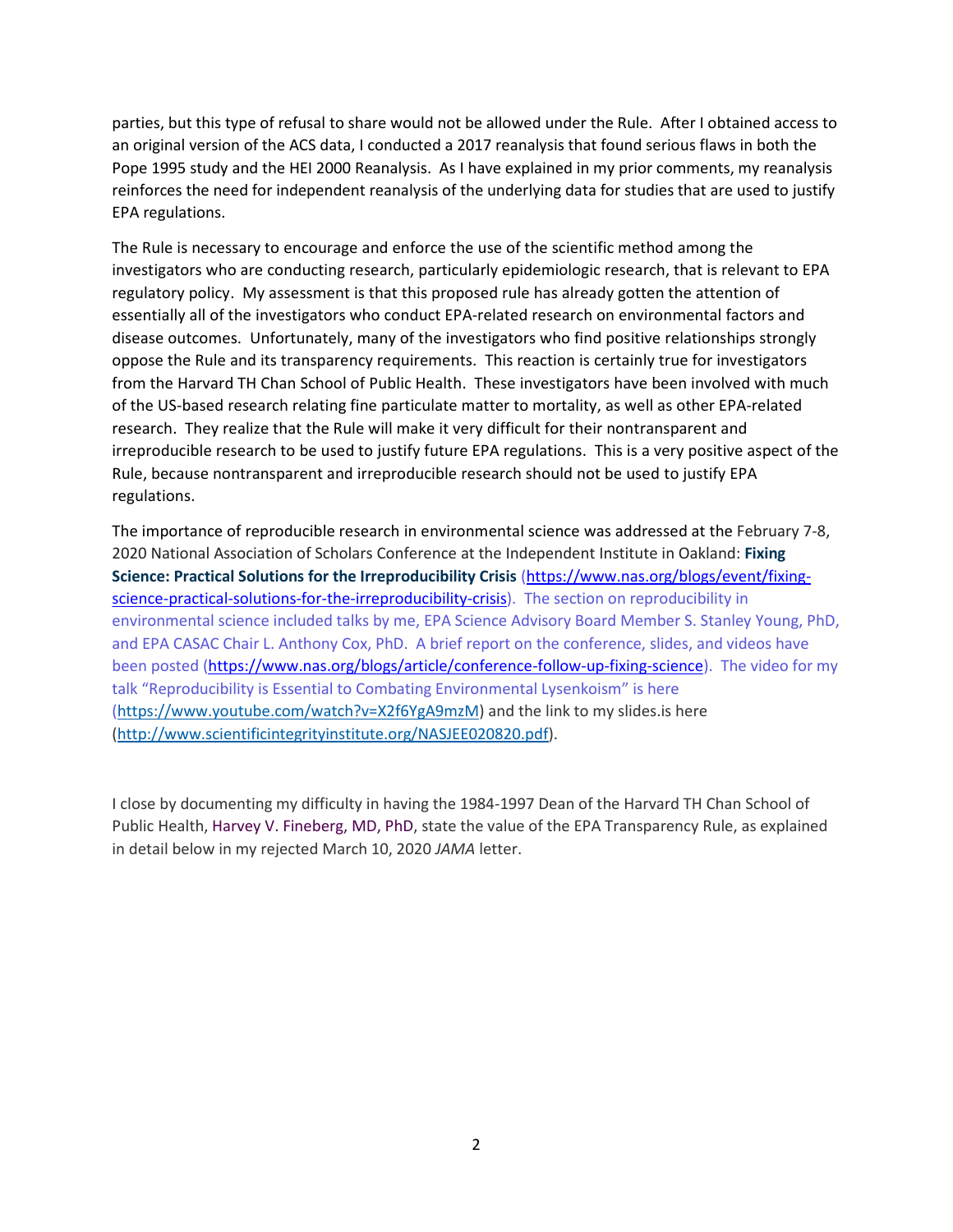From: <leted@jamanetwork.org> Date: Mon, Mar 23, 2020 at 1:47 AM Subject: JAMA20-3152 Decision Letter To: <jenstrom@ucla.edu>

March 23, 2020

Dr James E Enstrom UCLA and Scientific Integrity Institute

Re: EPA Transparency Rule is Scientifically Justified

Dear Dr Enstrom:

Thank you for your recent letter to the editor. Unfortunately, because of the many submissions we receive and our space limitations in the Letters section, we are unable to publish your letter in JAMA.

[Email Edited and Paragraphs Deleted to Comply with JAMA Privacy Statement]

Sincerely yours,

Jody W. Zylke, MD Deputy Editor, JAMA Letters Section Editor

#### **EPA Transparency Rule is Scientifically Justified**

Letter to the Editor re Fineberg HV, Allison DB. The Use and Misuse of Transparency in Research. *JAMA.* 2020;323(7):605-606

> James E. Enstrom, PhD, MPH, FFACE UCLA and Scientific Integrity Institute [jenstrom@ucla.edu](mailto:jenstrom@ucla.edu)

> > March 10, 2020

Word Count = 400

In their February 18 JAMA Viewpoint opposing the proposed EPA Transparency Rule (1), Drs. Fineberg and Allison misrepresent the scientific justification for the Rule and are not transparent regarding their own conflicts of interest. Contrary to their conclusion that the Rule will "jeopardize public health," it will increase scientific rigor, transparency, and honesty in the research findings used to justify EPA regulations by requiring independent access to the key data underlying EPA regulations. The March 3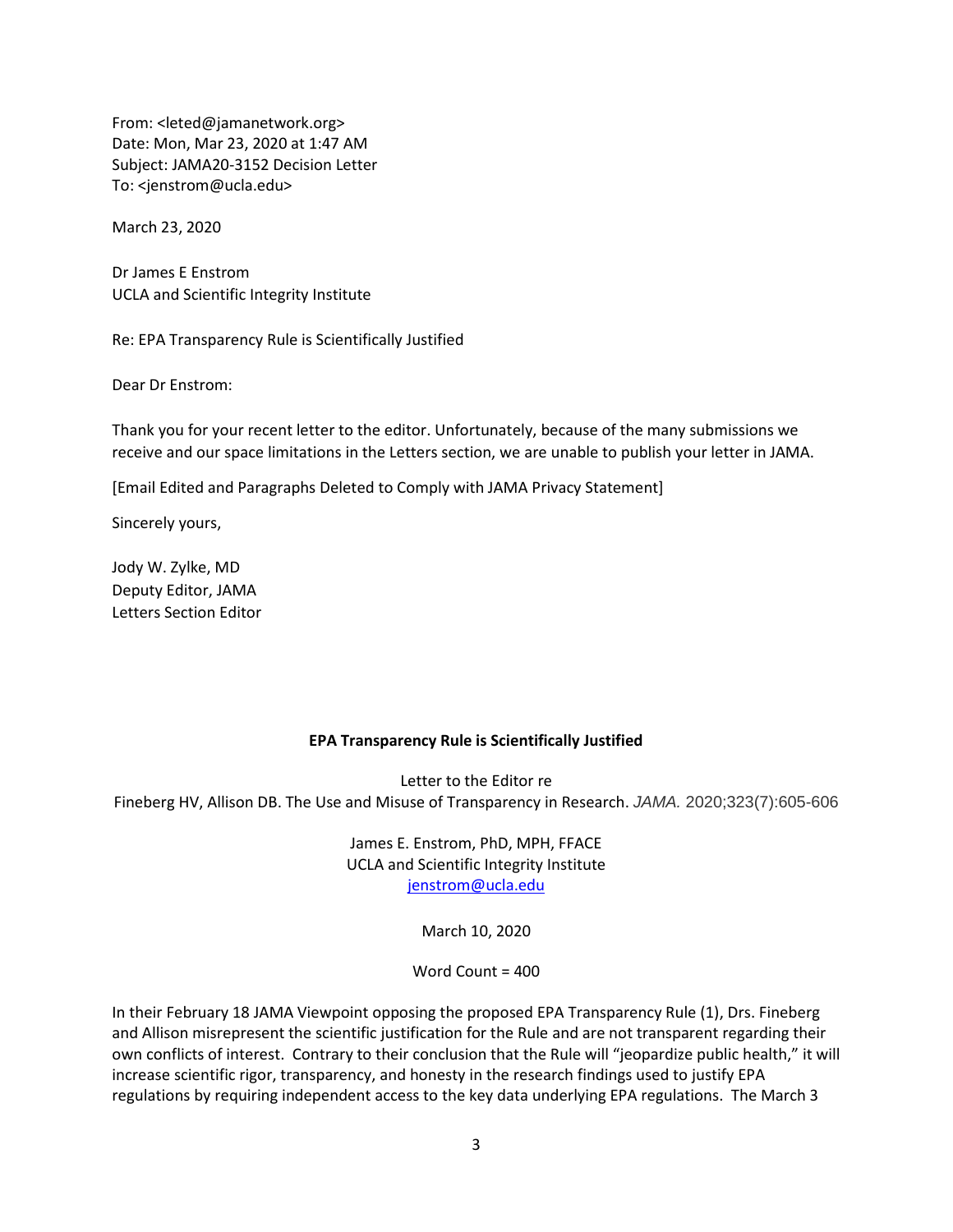Supplement to the Rule addresses concerns about confidential data by proposing tiered access to such data (2).

The authors mischaracterize the repeated requests for the data relating fine particulate matter (PM2.5) to mortality in the Harvard Six Cities Study (Dockery-Pope 1993) and the 1995 American Cancer Society (ACS) Cancer Prevention Study (CPS II) (Pope-Thun 1995). These requests were primarily driven by strong scientific challenges to the etiologically implausible and still unproven claim that inhaling a few hundred micrograms of PM2.5 per day causes premature deaths, not by industry complaints about the costs of complying with EPA PM2.5 regulations. The June 13, 1996 EPA CASAC letter illustrates the scientific uncertainty regarding PM2.5 causing deaths (3). While the authors twice cite the value of the 2000 Health Effects Institute (HEI) reanalysis, they completely ignore the 2017 Enstrom ACS CPS II reanalysis (4). Enstrom 2017 found NO robust relationship between PM2.5 and total mortality and identified major flaws in Pope-Thun 1995 and HEI 2000. Furthermore, Enstrom 2017 demonstrates the importance of obtaining access to and then independently reanalyzing key data underlying EPA regulations. Enstrom 2017 did not violate subject confidentiality and is a model for the data sharing proposed by the Rule.

Finally, the authors are not transparent about Dr. Fineberg's conflicts on this issue due to his influential leadership and oversight of the Harvard TH Chan School of Public Health (HTHCSPH). He was HTHCSHP Dean from 1984 to 1997 and Harvard University Provost from 1997 to 2002. During these years, five prominent investigators with HTHCSPH associations were primarily responsible for the epidemiologic evidence on PM2.5 deaths that resulted in 1997 EPA PM2.5 regulations. Drs. Arden Pope III, Jonathan Samet, and Michael Thun received graduate training at HTHCSPH, and Drs. Douglas Dockery and Joel Schwartz were professors. Drs. Fineberg and Allison have no scientific basis for opposing transparency in EPA regulatory science when data access and independent reanalysis currently challenge the validity of EPA PM2.5 regulations (5). References

1. Fineberg HV, Allison DB. The Use and Misuse of Transparency in Research: Science and Rulemaking at the Environmental Protection Agency. JAMA. 2020;323(7):605-606. doi:10.1001/jama.2019.22026

2. EPA 40 CFR Part 30 [EPA-HQ-OA-2018-0259; FRL-10004-72-ORD] RIN 2080-AA14 Strengthening Transparency in Regulatory Science: Supplemental notice of proposed rulemaking. March 3, 2020 [https://www.epa.gov/sites/production/files/2020-](https://www.epa.gov/sites/production/files/2020-03/documents/supplemental_notice_of_strengthening_transparency_in_regulatory_science.pdf) [03/documents/supplemental\\_notice\\_of\\_strengthening\\_transparency\\_in\\_regulatory\\_science.pdf](https://www.epa.gov/sites/production/files/2020-03/documents/supplemental_notice_of_strengthening_transparency_in_regulatory_science.pdf)

3. EPA CASAC Letter EPA-SAB-CASAC-LTR-96-008 Closure by the Clean Air Scientific Advisory Committee (CASAC) on the Staff Paper for Particulate Matter. June 13, 1996 [https://yosemite.epa.gov/sab/sabproduct.nsf/C146C65BA26865A2852571AA00530007/\\$File/casl9608.](https://yosemite.epa.gov/sab/sabproduct.nsf/C146C65BA26865A2852571AA00530007/$File/casl9608.pdf) [pdf](https://yosemite.epa.gov/sab/sabproduct.nsf/C146C65BA26865A2852571AA00530007/$File/casl9608.pdf)

4. Enstrom JE. Fine particulate matter and total mortality in Cancer Prevention Study cohort reanalysis. Dose-Response 2017 Mar 28;15(1):1559325817693345. doi: 10.1177/1559325817693345

5. Enstrom JE. Scientific Support for EPA Proposed Rule Strengthening Transparency in Regulatory Science. January 14, 2020 Public Comment to EPA Science Advisory Board [https://yosemite.epa.gov/sab/sabproduct.nsf//6F178C790030BEA3852584F00052DED0/\\$File/Enstrom+](https://yosemite.epa.gov/sab/sabproduct.nsf/6F178C790030BEA3852584F00052DED0/$File/Enstrom+Comment+to+SAB+Supporting+EPA+Transparency+Rule+011420.pdf) [Comment+to+SAB+Supporting+EPA+Transparency+Rule+011420.pdf](https://yosemite.epa.gov/sab/sabproduct.nsf/6F178C790030BEA3852584F00052DED0/$File/Enstrom+Comment+to+SAB+Supporting+EPA+Transparency+Rule+011420.pdf)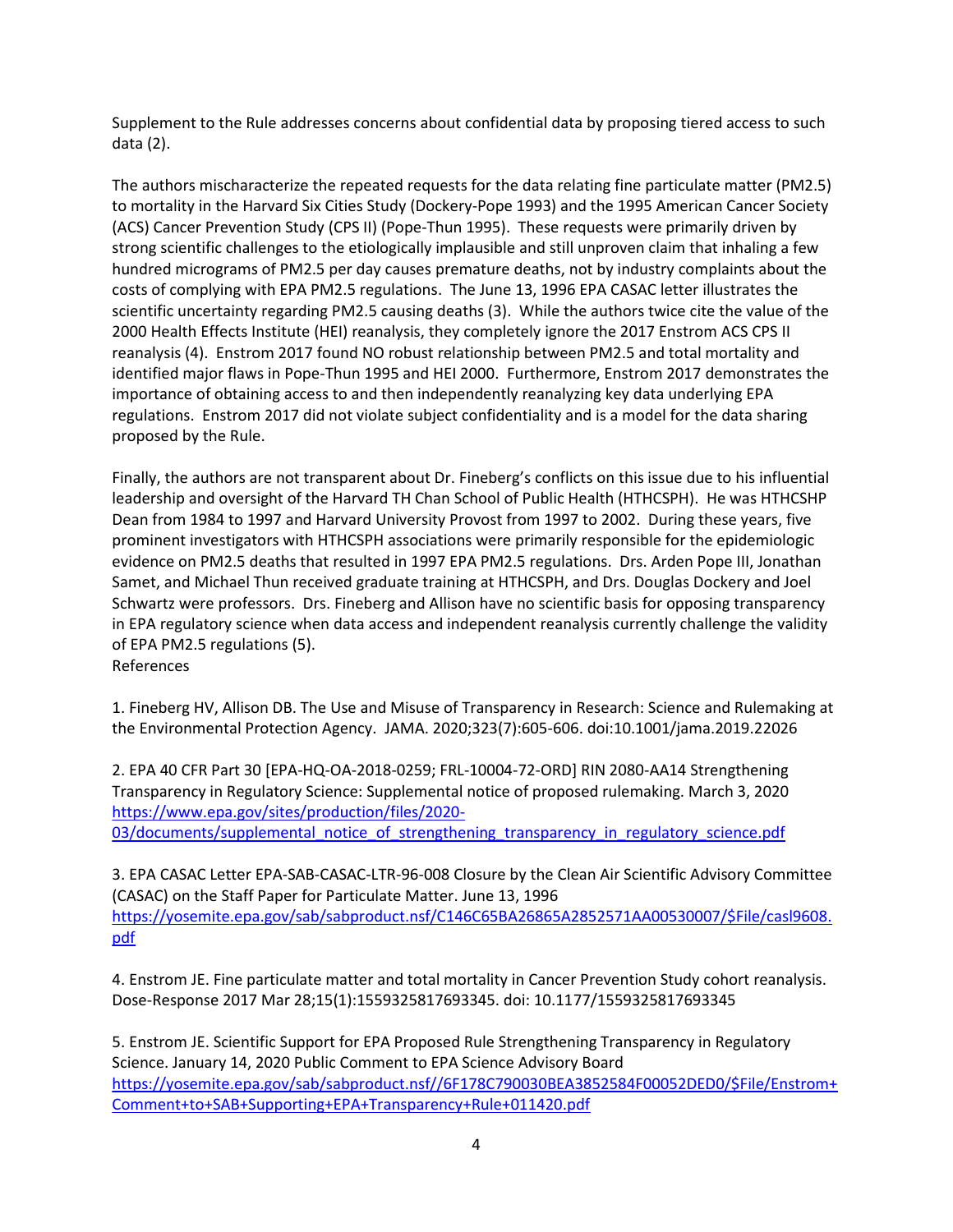### **Reproducibility is Essential to Combating Environmental Lysenkoism**

#### **James E. Enstrom, PhD, MPH, FFACE**

**[National Association of Scholars "Fixing Science"](https://www.nas.org/blogs/event/fixing-science-practical-solutions-for-the-irreproducibility-crisis) Conference Independent Institute, Oakland, CA February 8, 2020**

## **Slide 20**

# **Harvey Fineberg Has Conflicts re EPA Transparency**

**January 23, 2020** *JAMA* **[Viewpoint by Harvey Fineberg & David Allison](https://jamanetwork.com/journals/jama/fullarticle/2759410) "The Use and Misuse of Transparency in Research: Science and Rulemaking at the Environmental Protection Agency"**

**Citation of HEI 2000 Reanalysis but NO citation of Enstrom 2017 Reanalysis, just strong opposition to EPA Transparency Rule**

**[Gordon and Betty Moore Foundation President Harvey Fineberg](https://www.moore.org/people-detail?personUrl=harveyf)**

**Has Conflicts of Interest re Harvard TH Chan School of Public Health Undisclosed to JAMA**

> **Professor before and since 1984 Dean 1984-1997 Provost 1997-2001 Negotiated 1997-2000 HEI Reanalysis of H6CS [Current Courtesy Appointment](https://www.hsph.harvard.edu/harvey-fineberg/)**